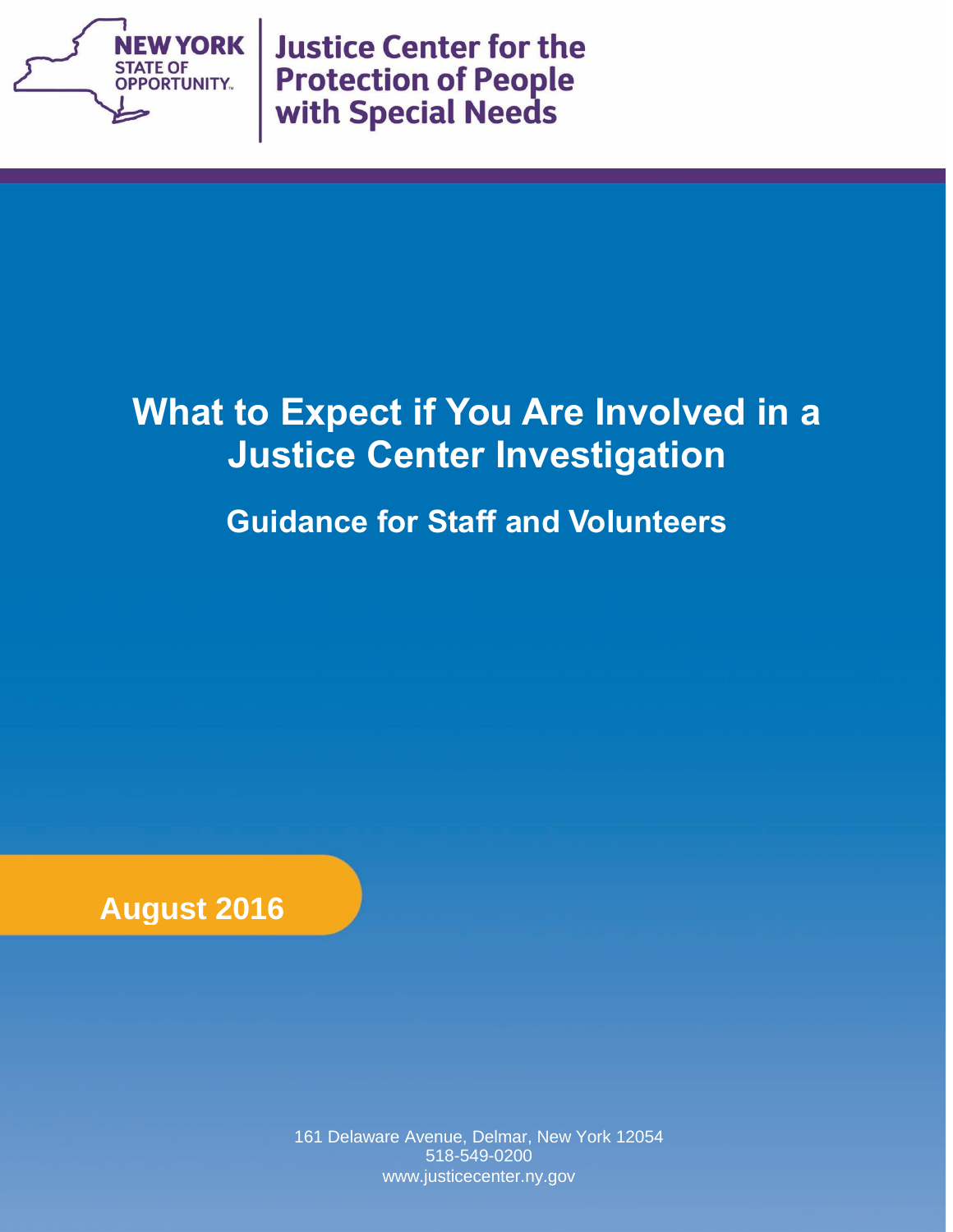#### **VISION**

People with special needs shall be protected from abuse, neglect and mistreatment. This will be accomplished by assuring that the state maintains the nation's highest standards of health, safety and dignity; and by supporting the dedicated men and women who provide services.

#### MISSION

The Justice Center is committed to supporting and protecting the health, safety, and dignity of all people with special needs and disabilities through advocacy of their civil rights, prevention of mistreatment, and investigation of all allegations of abuse and neglect so that appropriate actions are taken.

#### VALUES AND GUIDING PRINCIPLES

**Integrity:** The Justice Center believes that all people with special needs deserve to be treated with respect and that people's rights should be protected.

**Quality:** The Justice Center is committed to providing superior services and to ensuring that people with special needs receive quality care.

**Accountability:** The Justice Center understands that accountability to the people we serve and the public is paramount**.** 

**Education:** The Justice Center believes that outreach, training, and the promotion of best practices are critical to affect systems change.

**Collaboration:** Safe-guarding people with special needs is a shared responsibility, and the Justice Center is successful because it works with agencies, providers, people who provide direct services, and people with special needs to prevent abuse and neglect.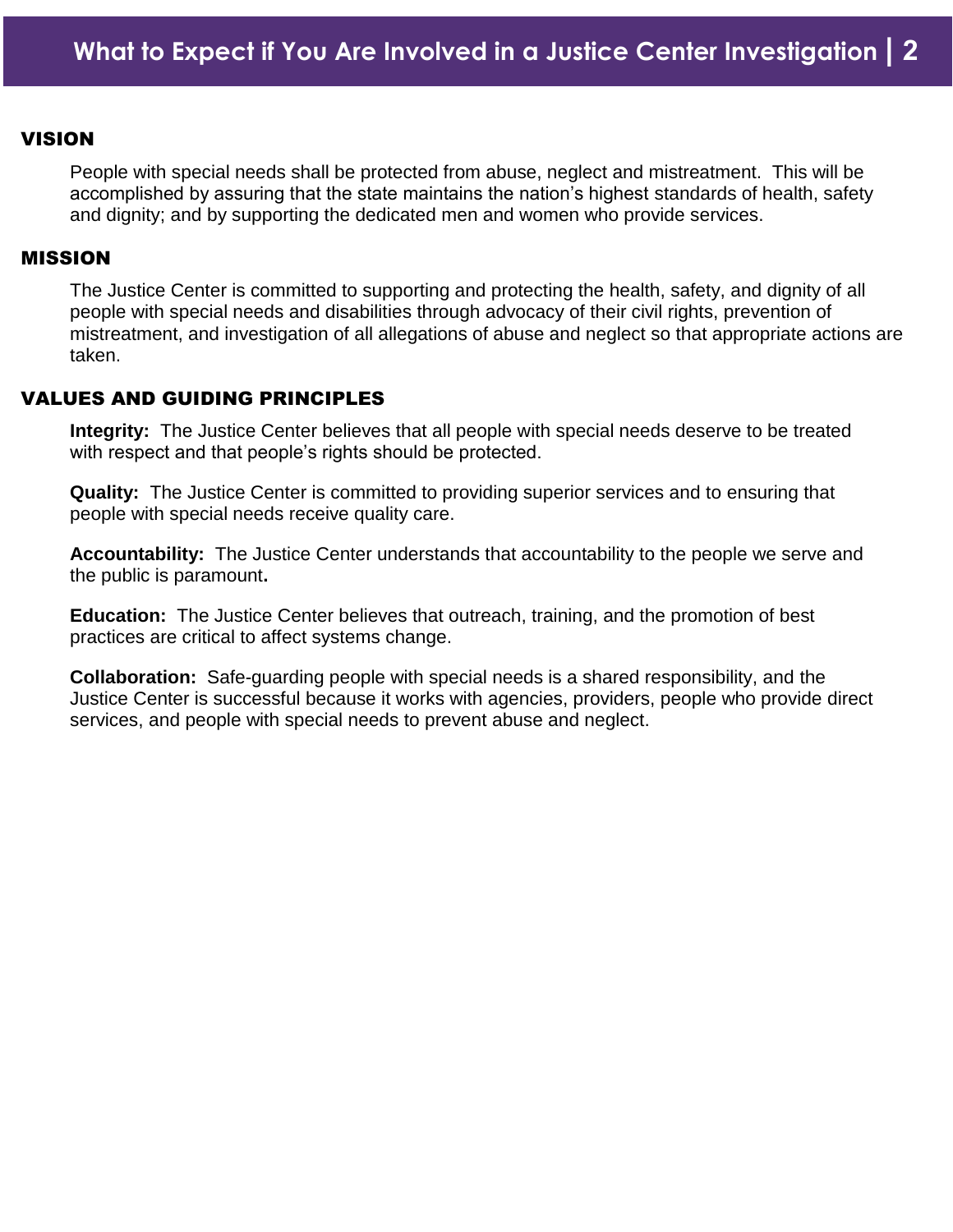## **JURISDICTION**

The Justice Center oversees facilities and programs within the systems of six State Oversight Agencies (SOAs):

#### **Office for People With Developmental Disabilities (OPWDD)**

Facilities and programs that are operated, certified, or licensed by OPWDD

#### **Office of Mental Health (OMH)**

Facilities and programs that are operated, certified, or licensed by OMH

#### **Office of Alcoholism and Substance Abuse Services (OASAS)**

Facilities and programs that are operated, certified, or licensed by OASAS

#### **Office of Children and Family Services (OCFS)**

- Facilities and programs operated by OCFS for youth placed in the custody of the Commissioner of OCFS
- OCFS licensed or certified residential facilities that care for abandoned, abused, neglected, and dependent children, Persons in Need of Supervision, or juvenile delinquents
- Family-type homes for adults
- OCFS certified runaway and homeless youth programs
- OCFS certified youth detention facilities

#### **Department of Health (DOH)**

- Adult care facilities licensed by DOH that have over 80 beds, and where at least 25% of the residents are persons with serious mental illness and where fewer than 55% of beds are designated as Assisted Living Program beds
- Overnight, summer day and traveling summer day camps for children with developmental disabilities under the jurisdiction of DOH

#### **State Education Department (SED)**

- New York State School for the Blind
- New York State School for the Deaf
- State-supported (4201) schools that have a residential component
- Special Act School Districts
- In-state private residential schools approved by SED for special education services or programs
- Residential schools or facilities located outside of New York State that serve New York State residents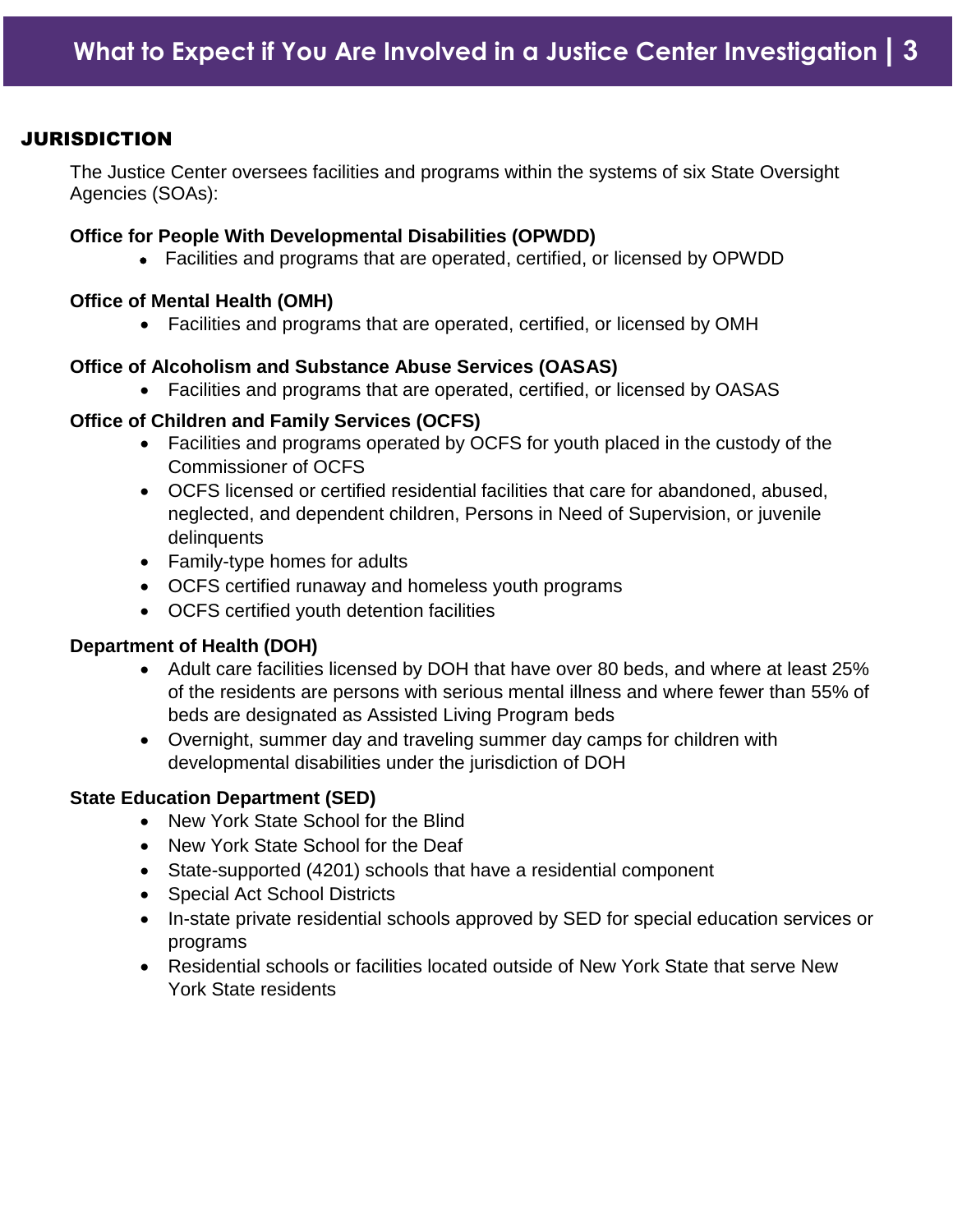The Justice Center's goal is to prevent mistreatment of people with special needs and ensure that all allegations of abuse or neglect are fully investigated. The Justice Center investigates, reviews and makes findings in allegations of abuse and neglect by staff – including employees, volunteers, interns, consultants, or contractors – against individuals who receive services. The Justice Center does not interrogate, arrest, or prosecute individuals who receive services. The Justice Center also does not investigate allegations of significant incidents. Significant incidents are delegated to the appropriate State Oversight Agency for review. If you are involved in a Justice Center investigation, either as a subject or as a witness, the following information explains the reporting and investigation process, the appeals process, and how to obtain additional information.

# MAKING A REPORT

## **Who can report an allegation of abuse or neglect?**

Anyone can make a report to the Vulnerable Persons' Central Register (VPCR) 24-hour, toll-free hotline at 1-855-373-2122. However, some people are required to report to the VPCR. These "mandated reporters" include provider agency staff and human service professionals, who by nature of their jobs must report all reportable incidents to the VPCR. Reportable incidents include allegations of abuse and neglect and significant incidents.

# **When should mandated reporters contact the VPCR?**

Whenever a mandated reporter has reasonable cause to suspect a reportable incident occurred, he or she is required to immediately report to the VPCR. Reporting may be delayed to ensure the safety of staff and people receiving services, including calling 9-1-1. However, a report must be made to the VPCR within 24 hours of the mandated reporter's discovery of a reportable incident. A mandated reporter's failure to report a suspected reportable incident to the VPCR is a serious matter and possible consequences include discipline, termination, and prosecution. For more information on the requirements of mandated reporters, please visit [www.justicecenter.ny.gov.](http://www.justicecenter.ny.gov/)

# **Can I find out who called in a report to the VPCR Hotline?**

The Justice Center cannot release the name(s) of the person(s) who made the report to the VPCR hotline or the name(s) of any person(s) who cooperated in the investigation.

# **What happens after a report is made?**

A call center representative will first determine if an emergency responder is necessary and/or if the person receiving services is in danger or needs immediate assistance. If it is an emergency situation, the call center representative will instruct the caller to hang up and dial 9-1-1. The reporter should then call back to complete the report once the emergency situation has been addressed.

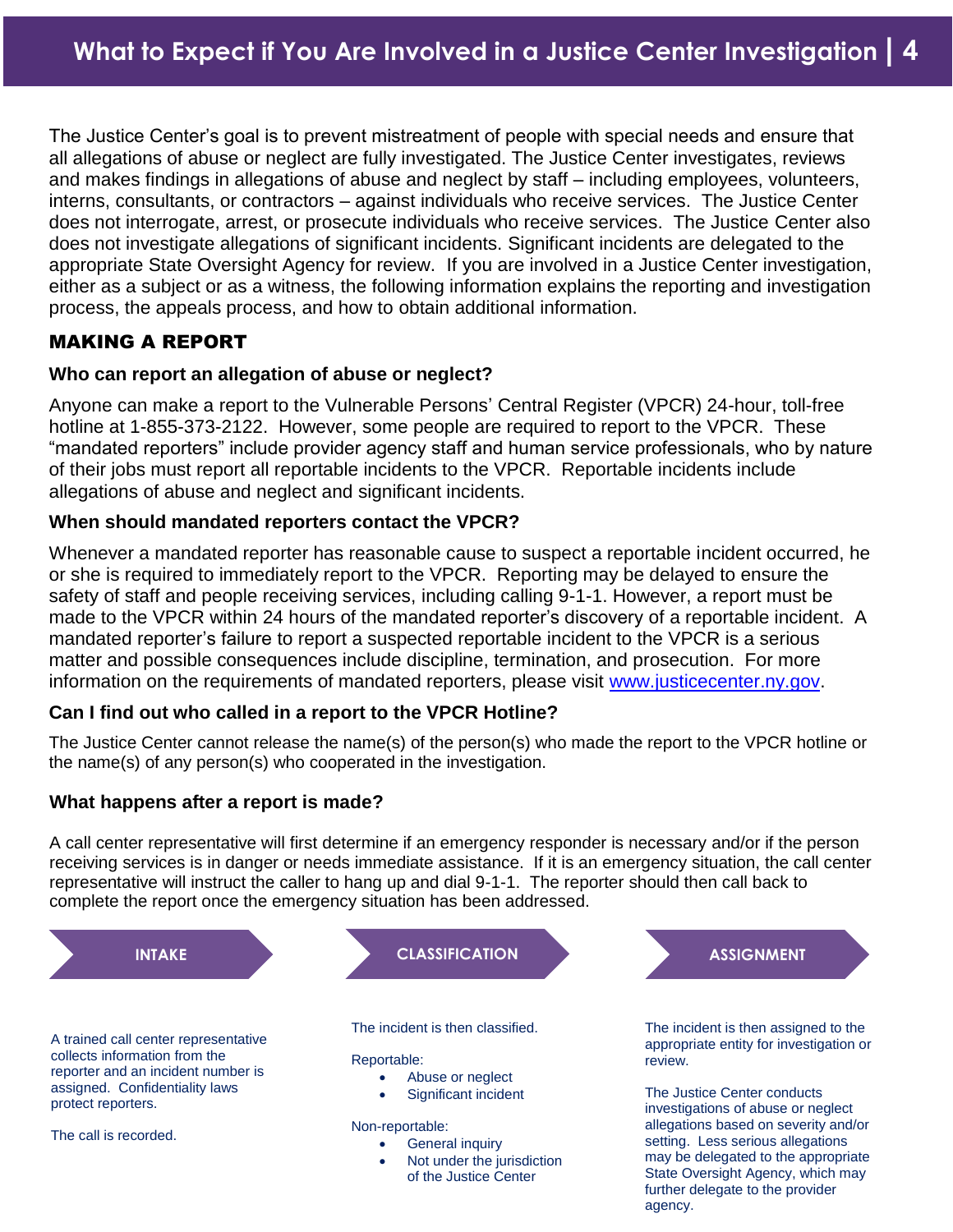# DURING THE INVESTIGATION

#### **The importance of being truthful.**

It is important not to provide false documentation or information during an investigation. This applies to everyone involved in an investigation, both witnesses and subjects. Interfering with the discovery, reporting or investigation of abuse or neglect, falsifying records or intentionally making false statements is obstruction and may cause a witness to become a subject of an investigation. This conduct can be classified as obstruction and can be prosecuted.

#### **Who can be questioned during an investigation?**

Investigators will question subjects (e.g., employee, volunteer, intern, consultant, contractor) who are alleged to have committed the act of abuse or neglect as well as people who receive services who may have been victims or witnesses, and other people who witnessed or may otherwise have information about an incident. Only staff may be considered to be subjects of an investigation, not service recipients. All interviews and interrogations conducted by the Justice Center are recorded.

#### **How will I know if I am the subject of an investigation?**

If you are a subject in an abuse or neglect investigation that is being conducted by the Justice Center, you will generally receive written notification from the Justice Center that you are the subject of the investigation. This notification will include either an incident or case serial number from the VPCR. Please use this incident number or case serial number when seeking information from the Justice Center about the investigation. If you are unsure about your status in an investigation, you should ask the investigator at the interview.

#### **What can I expect if I am a subject of an investigation?**

If you have been identified as a subject of an allegation of abuse or neglect reported to the Justice Center, you can expect to be questioned as part of the investigation. Justice Center investigators will obtain and review documentation, interview witnesses and give you an opportunity to explain the allegations made against you.

#### **What can I expect if I am interviewed as a witness?**

If you are a witness to or may have information relevant to an incident of abuse or neglect, you may be interviewed by Justice Center investigators. The purpose of the interview is to learn what you know about the incident that was reported to the Justice Center. In most cases, your employer will notify you of the location, date, and time of the interview.

## **Can I have representation or legal counsel with me during questioning?**

If you are a member of a union and your collective bargaining agreement provides for legal counsel or a union representative to be present during questioning for non-criminal investigations, the Justice Center will follow the rights in your collective bargaining agreement. Please contact your union representative or your employer, if you have questions about what is permitted in your collective bargaining agreement or contract.

If you are not a member of a union, you may have an attorney accompany you during questioning. In order to protect your interests, the Justice Center will take steps to ensure that you are aware of any conflicts the attorney representing you may have (e.g., if the attorney representing you also works for your employer).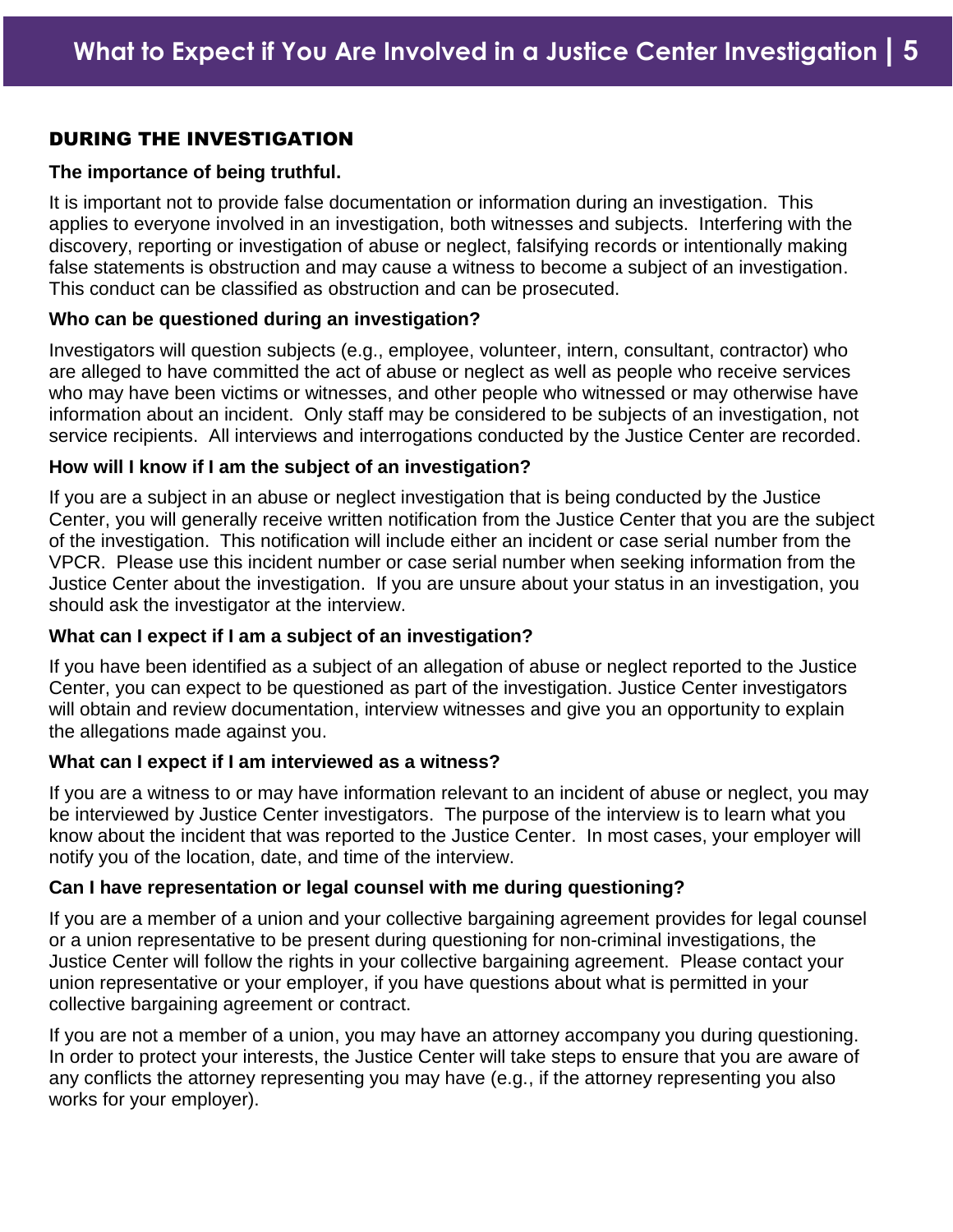In any criminal investigation, you have certain constitutional rights, which may include a right to have legal counsel present under some circumstances. The Justice Center will respect, and advise you of, those constitutional rights as required by law.

# **What happens during a criminal investigation?**

Allegations that rise to the level of a criminal offense are prosecuted by the Justice Center's Special Prosecutor/Inspector General or the local District Attorney. Some criminal cases are jointly prosecuted by the Justice Center and the local District Attorney.

# AFTER THE INVESTIGATION IS COMPLETED

## **Who makes the determination on the investigative findings?**

The Justice Center makes a final determination about whether an allegation of abuse or neglect is substantiated and, if substantiated, the category level. The Justice Center will issue a substantiated or unsubstantiated finding for each allegation associated with any person who is a subject.

# **What are the potential determinations of the investigation?**

Allegations of abuse or neglect are determined to be **substantiated** or **unsubstantiated**. Allegations may be substantiated if an abuse or neglect investigation determines that there is a preponderance of the evidence to support the allegation. Preponderance of the evidence means that a review of the evidence shows that the allegation of abuse and/or neglect was more likely than not to have occurred. If there is not a preponderance of the evidence, an allegation of abuse or neglect must be unsubstantiated. Substantiated allegations of abuse or neglect are classified into one of four categories depending on the severity. Unsubstantiated allegations are not made public and cannot be accessed by future employers.

# **Why would an allegation of abuse or neglect be determined to be unsubstantiated?**

An allegation may be determined to be unsubstantiated for a variety of reasons. There might not have been enough evidence to confirm that an incident of abuse or neglect occurred or a specific individual was not found responsible for the incident. An unsubstantiated finding does not prevent other consequences which may include employee discipline, additional supervision, training or other corrective actions by your employer.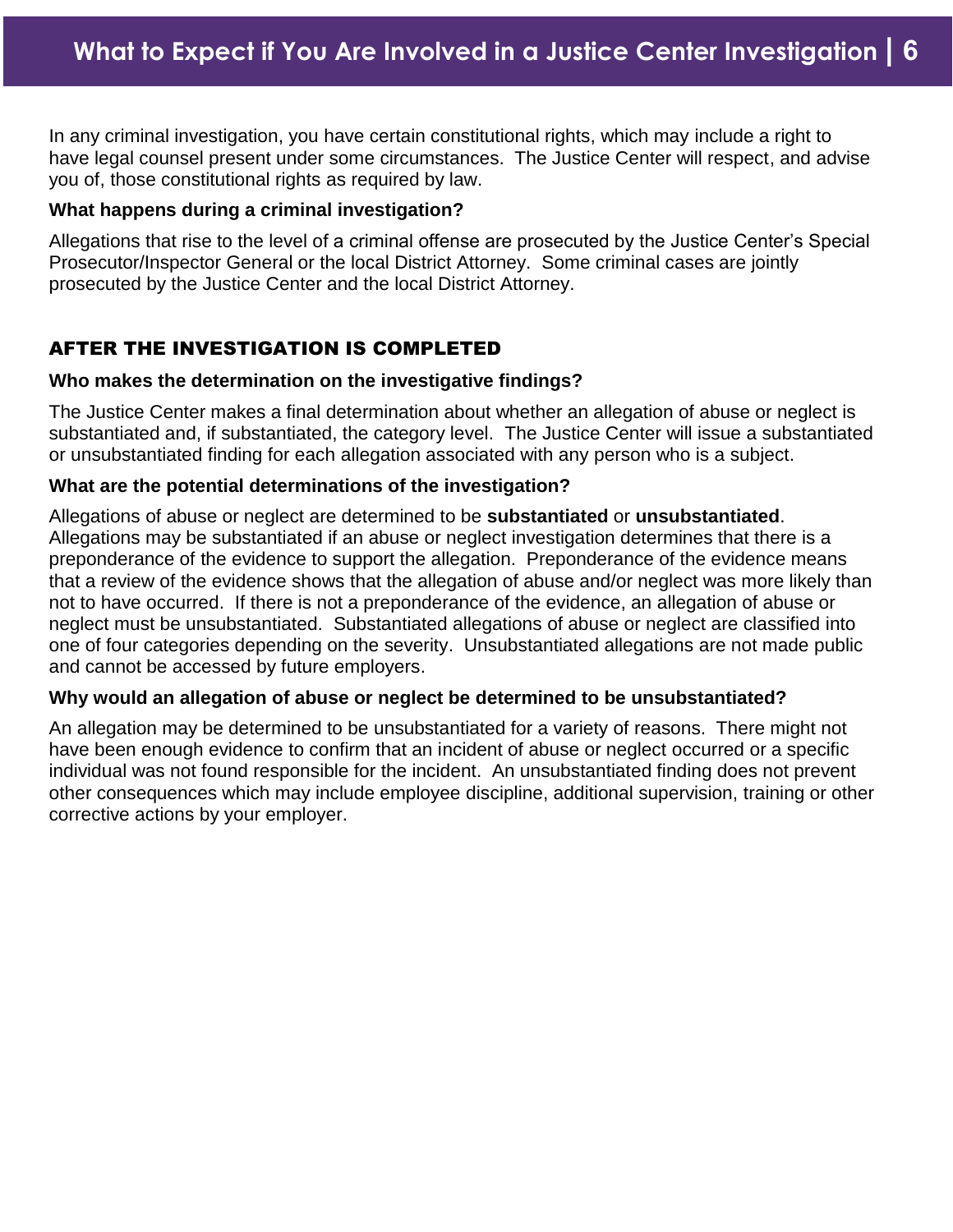## **CATEGORY LEVELS**

**Category 1:** Serious physical abuse, sexual abuse or other severe conduct by a subject. A Category 1 substantiation places the subject on the Staff Exclusion List (SEL). It also includes a second instance of Category 2 conduct that occurs within three years of a prior Category 2 finding. Subjects on the SEL remain on the list forever.

**Category 2:** A subject significantly endangers the health, safety or welfare of a service recipient by committing an act of abuse or neglect. Category 2 offenses are sealed after five years and are not publicly available.

**Category 3:** Less serious incidents of abuse or neglect. Reports are sealed after five years. Future employers do not receive any information about these incidents and they are not publicly available.

**Category 4:** Conditions at a program or facility expose people receiving services to harm or risk of harm. Category 4 also includes instances in which it has been substantiated that an individual receiving services has been abused or neglected, but a perpetrator cannot be identified.

## **How will I find out the results of an investigation?**

If you are the subject of an investigation, a letter of determination will be mailed to your residential address. On the same date, the Justice Center will notify the director of your facility or provider agency, the State Oversight Agency that licenses or certifies your facility or agency, the service recipient named as a victim in the investigation and/or their personal representative of the outcome of the investigation. A notification is made whether the allegation is substantiated or unsubstantiated.

#### **Who has access to information about the investigation?**

State law provides for confidentiality protections and identifies who can obtain records pertaining to substantiated and unsubstantiated reports. The Justice Center's records of investigations are confidential, but can be given to certain authorized persons, including the subject of the investigation.

#### **What happens if I am found responsible for a Category 1 offense?**

The Justice Center maintains a statewide register known as the Staff Exclusion List (SEL) that contains the names of custodians (e.g., employee, volunteer, intern, consultant, contractor) found responsible for Category 1 offenses, which include certain serious or repeated acts of abuse or neglect. Individuals on the Staff Exclusion List are prohibited from being hired by any state operated, certified or licensed provider agencies or providers that serve people with special needs.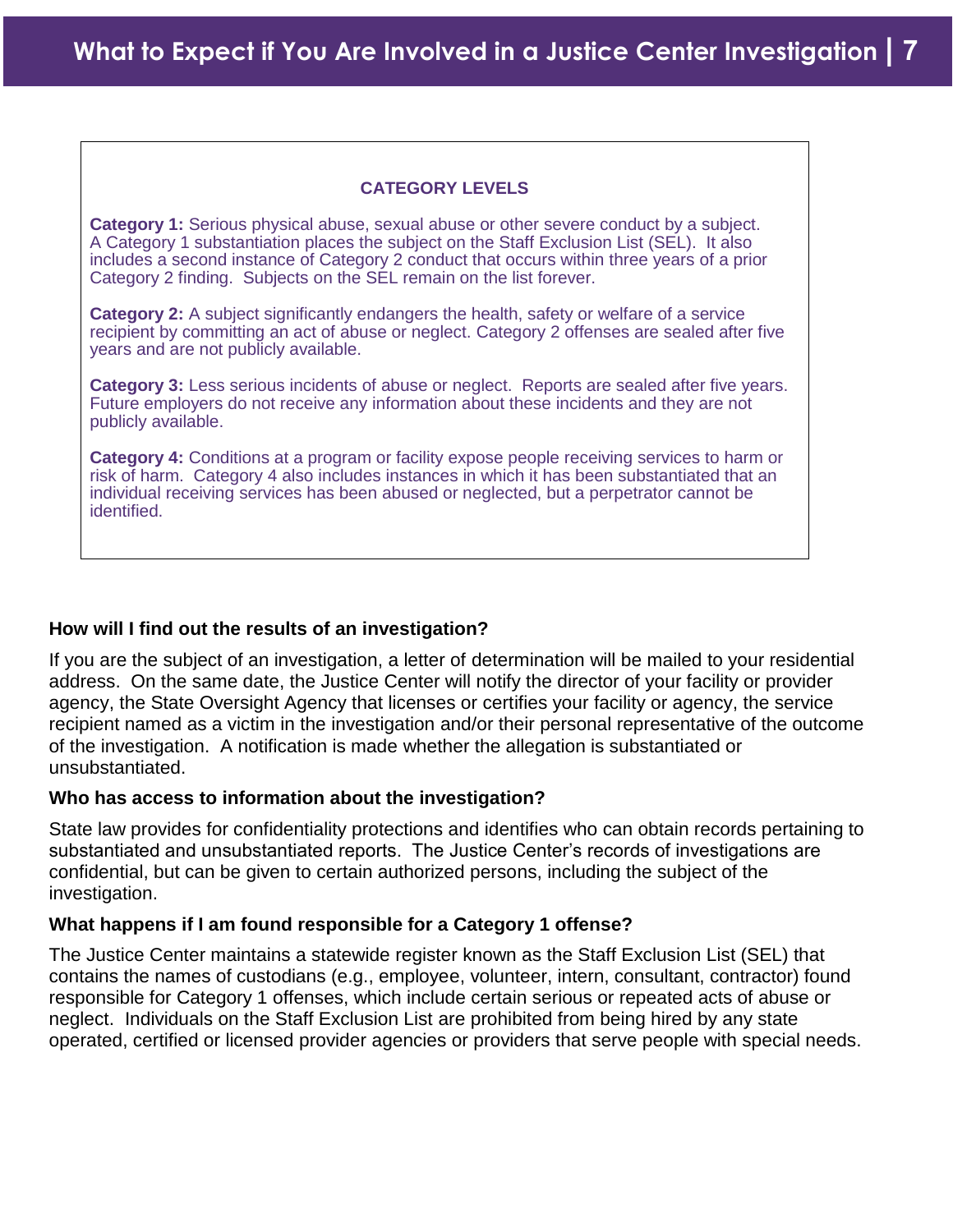### **How will I know if I have been placed on the Staff Exclusion List (SEL)?**

The letter of determination you receive at the conclusion of an investigation will tell you if you have been found responsible for a Category 1 substantiated offense and, if so, that you have been placed on the SEL.

# RIGHT TO APPEAL

If you are the subject of a substantiated report of abuse or neglect, you have the right to challenge the findings within 30 days. Any substantiated report may be challenged, regardless of the category determination. Information about the appeals process will be included in your findings letter.

#### **Step 1: Administrative Review**

The first step is to submit a written request for an administrative review. The Justice Center reviews the record on appeal which includes: the investigative file; substantiated report; your request for amendment; and any additional evidence you submit.

The Justice Center determines whether there is a preponderance of the evidence to uphold the finding that you committed an act or acts of abuse or neglect as indicated in the substantiated report. If the report of abuse or neglect is substantiated, you have the right to a hearing before an Administrative Law Judge (see Step 2). If the report of abuse or neglect is unsubstantiated, the report will be sealed.

## **Step 2: Administrative Hearing**

After the Justice Center's review, if the report remains substantiated, you have the right to a hearing before an Administrative Law Judge. You may retain counsel for the pre-hearing conference and the hearing. At the hearing, the Justice Center will be required to produce evidence to support the findings of the investigation. The questions to be addressed at the hearing are whether there is a preponderance of the evidence to support a finding of abuse or neglect, and the category level of abuse or neglect.

At the conclusion of the hearing, the Administrative Law Judge will issue a report and recommendation to the Executive Director of the Justice Center. The Executive Director or his/her designee will make a final determination (issued in the form of an Order), which is not subject to further administrative review.

You can appeal this decision by bringing an Article 78 proceeding of the New York Civil Practice Law and Rules which establishes the procedure for challenging administrative determinations.

For more information, please visit the *Frequently Asked Questions for the Administrative Appeals Process* available at [www.justicecenter.ny.gov.](http://www.justicecenter.ny.gov/)